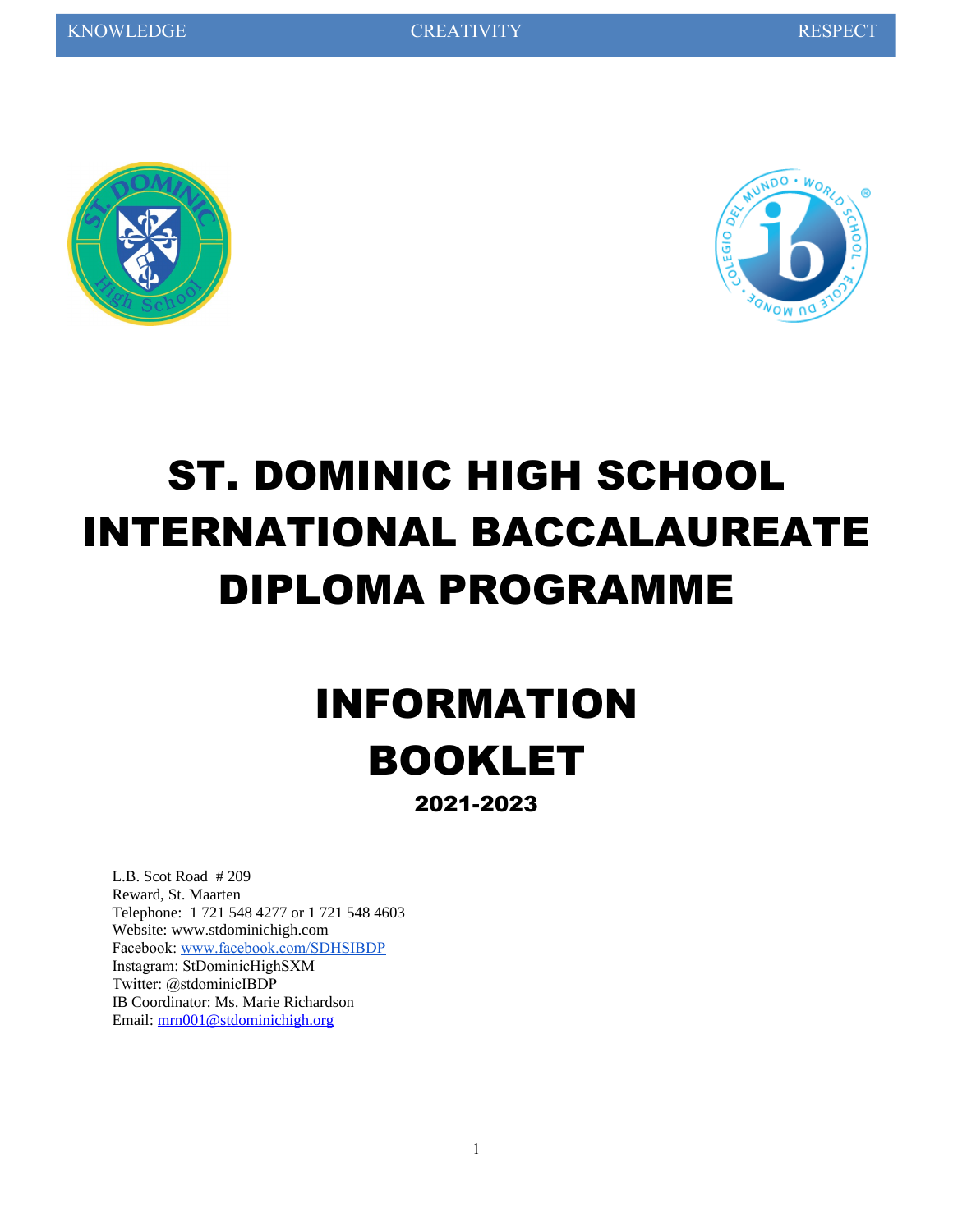## **Table of Contents**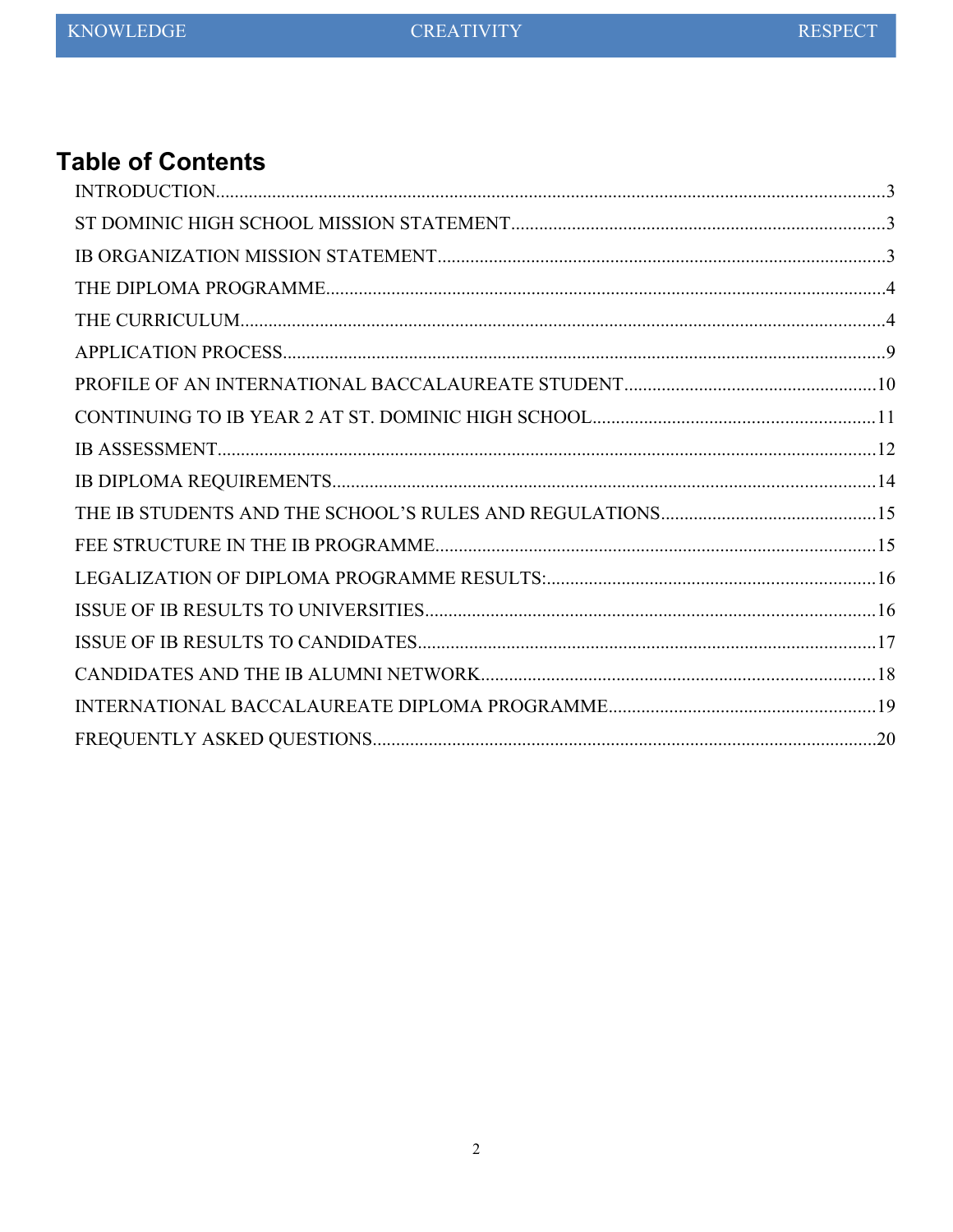### <span id="page-2-2"></span>INTRODUCTION

In April 2010, IB North America authorized the implementation of the Diploma Programme at St Dominic High School. As an IB World School, St Dominic shares a common philosophy with other IB schools around the world —a commitment to high quality, challenging, internationally recognized education that St Dominic High School believes is important for students on St. Maarten*.* We are proud to be the first government subsidized school in the Caribbean to offer the IB Diploma Programme.

162 students have completed and benefited from an IB education here at St. Dominic High School. With the acquisition of strong research and inquiry skills our IB graduates have been accepted into universities in Canada, the Caribbean region, The Netherlands, France, the United Kingdom and the United States.

### <span id="page-2-1"></span>ST DOMINIC HIGH SCHOOL MISSION STATEMENT

Through the values of the Catholic faith the St Dominic High School advocates for the holistic education of students who will become critical thinkers, open-minded, reflective, doers, good communicators and global ambassadors.

## <span id="page-2-0"></span>IB ORGANIZATION MISSION STATEMENT

*The International Baccalaureate Organization aims to develop inquiring, knowledgeable and caring young people who help to create a better and more peaceful world through intercultural understanding and respect.*

*To this end the IBO works with schools, governments and international organizations to develop challenging programmes of international education and rigorous assessment.*

*These programmes encourage students across the world to become active, compassionate and lifelong learners who understand that other people, with their differences, can also be right.*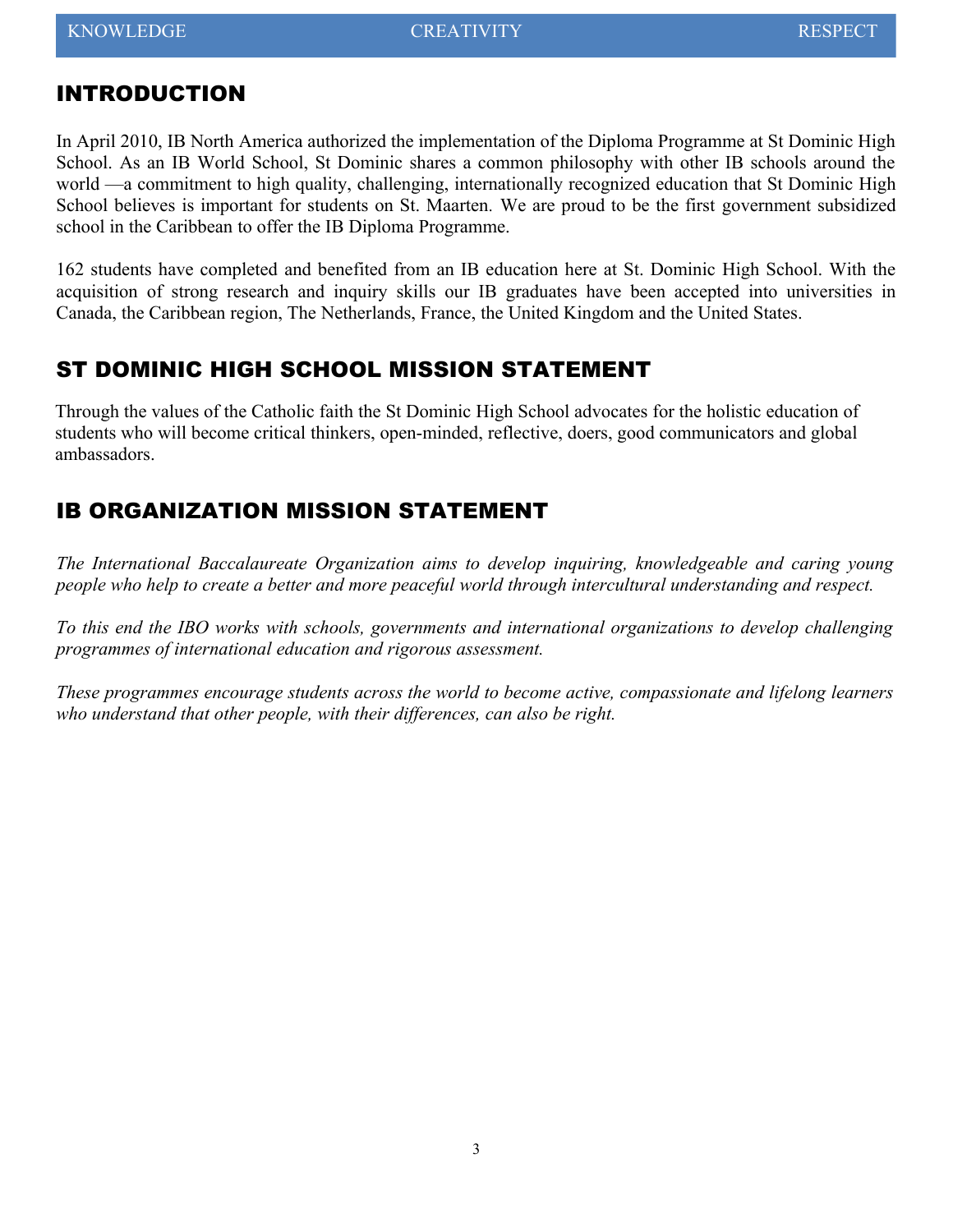#### <span id="page-3-1"></span>THE DIPLOMA PROGRAMME

The International Baccalaureate Programme is a rigorous course of study designed to meet the needs of highly motivated high school students and to promote international understanding. The effectiveness of the IB programme is due not only to the depth of the individual courses, but also to the comprehensive nature of the curriculum. Unlike other honors programs, the IB Programme requires each student to take courses in six academic areas. To qualify for the International Baccalaureate Diploma, students must take examinations in six subject areas, participate in the Creativity, Action, and Service (CAS) program, and write an extended essay.

The diploma candidate must also take Theory of Knowledge. In this course, students explore the connections and similarities between the various subjects, learn to think, and apply interrelated concepts.

Many students earning the IB Diploma are awarded advanced college credit at various universities around the world. Many highly competitive colleges and universities recognize the IB Diploma for admissions and/or advanced standing.

#### <span id="page-3-0"></span>THE CURRICULUM

Six subject groups comprise the core of the IB curriculum. The IB Diploma candidate is required to select one subject from each of the six areas.

| <b>GROUP 1: Studies in Language and Literature</b> |  |  |  |  |
|----------------------------------------------------|--|--|--|--|
| English A Literature SL/HL                         |  |  |  |  |
| <b>GROUP 2: Language Acquisition</b>               |  |  |  |  |
| Spanish ab initio SL (via Pamoja Education)        |  |  |  |  |
| Spanish B SL (via Pamoja Education)                |  |  |  |  |
| Dutch B SL/HL                                      |  |  |  |  |
| Mandarin ab initio SL (via Pamoja Education)       |  |  |  |  |
| <b>GROUP 3: Individuals and Societies</b>          |  |  |  |  |
| History SL/HL                                      |  |  |  |  |
| <b>Business Management SL/HL</b>                   |  |  |  |  |
| Environmental Systems & Societies SL               |  |  |  |  |
| <b>GROUP 4: Sciences</b>                           |  |  |  |  |
| Biology SL/HL                                      |  |  |  |  |
| Chemistry SL/HL                                    |  |  |  |  |
| Physics SL/HL                                      |  |  |  |  |
| Environmental Systems & Societies SL               |  |  |  |  |
| Computer Science SL/HL                             |  |  |  |  |
| <b>GROUP 5: Mathematics</b>                        |  |  |  |  |
| Mathematics: Analysis & Approaches SL/HL           |  |  |  |  |
| Mathematics: Applications & Interpretation SL/HL   |  |  |  |  |
| <b>GROUP 6: The Arts</b>                           |  |  |  |  |
| Visual Arts SL/HL                                  |  |  |  |  |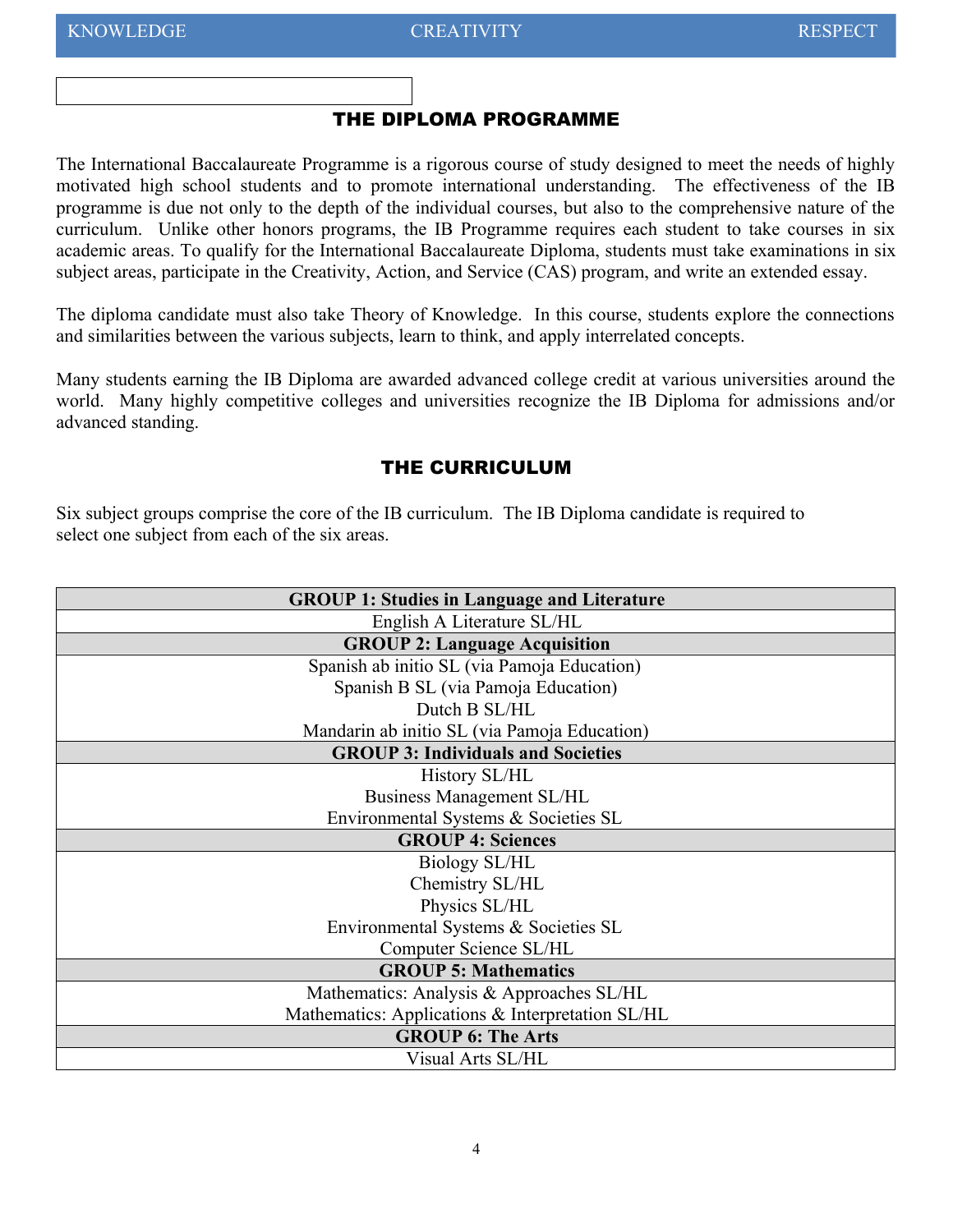At least three and not more than four of the six subjects are taken at the Higher Level (HL), the others at the Standard Level (SL). Each examined subject is graded on a scale of 1 (minimum) to 7 (maximum). The award of the Diploma requires a minimum total of 24 points.

Students who want the benefit of an IB education to deepen their knowledge by selecting a few subjects are Course candidates. Those students take one to three subjects depending on their specific interest.

#### **THE DIPLOMA PROGRAMME MODEL**



The programme has the strength of a traditional and broad curriculum, with three important additional features, surrounding the centre of the curriculum model.

#### THEORY OF KNOWLEDGE (TOK)

This is an interdisciplinary requirement intended to stimulate critical reflection on the knowledge and experience gained inside and outside the classroom. It is a key element in encouraging them to appreciate other cultural perspectives. The course is unique to the IBO, which recommends at least 100 hours of teaching time spanning the programme's two years. The aims of the Theory of Knowledge (TOK) programme are to engage students in reflection on and in the questioning of, the bases of knowledge, so that they are able:

- To develop an understanding of why critically examining knowledge claims is important
- To develop a critical capacity to evaluate beliefs and knowledge claims<br>• To make interdisciplinary connections
- To make interdisciplinary connections
- To become aware of the interpretative nature of knowledge including personal and ideological biases
- To consider that knowledge may place responsibilities on the knower
- To understand the strengths and limitations of individual and cultural perspectives
- To develop a concern for rigor in formulating knowledge claims, and intellectual honesty

#### PRINCIPLES

The TOK programme is central to the educational philosophy of the International Baccalaureate Diploma Programme. It challenges students and their teachers to reflect critically on diverse ways of knowing and areas of knowledge, and to consider the role that knowledge plays in a global society. It encourages students to become aware of themselves as thinkers, to become aware of the complexity of knowledge, and to recognise the need to act responsibly in an increasingly interconnected world.

As a thoughtful and purposeful enquiry into different ways of knowing, and into different kinds of knowledge, the TOK programme is composed almost entirely of questions. The most central of these questions is, "How do I, or how do we, know that a given assertion is true, or a given judgement is well grounded?" Assertions or judgements of this sort are termed "knowledge claims", while the difficulties that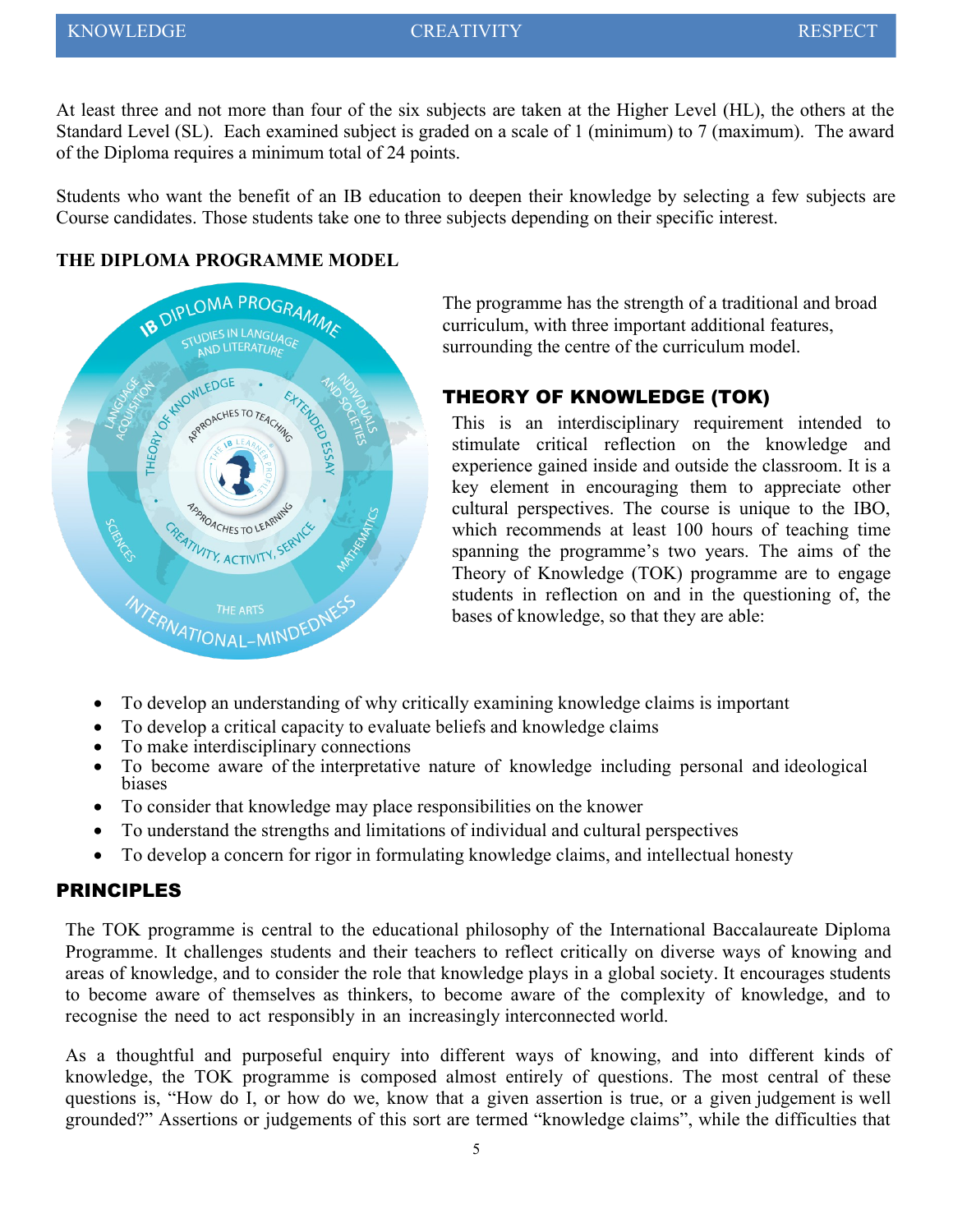arise in addressing these questions are the broad areas known as "problems of knowledge". The programme entails the application of this central question to many different, yet interrelated, topics.

#### WAYS OF KNOWING

Questions are the very essence of TOK, both ageless questions on which thinkers have been reflecting for centuries and new ones, often challenging accepted belief, which are posed by contemporary life. These questions centre on the following Ways of Knowing and will involve some of the following lines of inquiry:

- Knowers and Sources of Knowledge
	- o How is knowledge gained? What are the sources? And to what extent might these vary according to age, education or cultural background?
- Perception
	- In what ways does the biological constitution of a living organism determine, influence or limit its perception?
- Language
	- o Is it possible to think without language? How does language extend, direct, or even limit thinking?
- **E**motion
	- o Can there be a 'correct' or 'appropriate' emotional response?
- Reason
	- o Does knowledge always require some kind of rational basis?

These lines of inquiry are applied in each of the subjects studied as well as in TOK lessons.

#### CREATIVITY ACTIVITY SERVICE (CAS)

The IBO's goal is to educate the whole person and foster responsible, compassionate citizens. The CAS programme encourages students to share their energy and special talents with others: students may, for example, participate in theatre or musical productions, sports and community service activities. Students should, through these activities, develop greater awareness of themselves, concern for others, and the ability to work cooperatively with other people.

#### EXTENDED ESSAY

In order to fulfill the requirements of the IB Diploma all candidates must submit an Extended Essay in an IB Diploma subject of their own choice. The essay is an in-depth study of a limited topic within a subject. The purpose of the essay is that:

- it develops individual research and investigation skills.
- provides students with intellectual challenge in a topic of interest to them.
- develops critical thinking skills of analysis, evaluation and reasoning
- prepares students for university thesis writing
- provides students with a document which can be used as a focus in University admissions interviews.

The IBO recommends that a student devote a total of about 40 hours of independent study and writing time to the essay. Each essay must be supervised by a subject teacher employed at SDHS. The length of the essay is restricted to a maximum of 4000 words and it is assessed according to a specific set of criteria. The marks awarded for the Extended Essay are combined with the marks for the Theory of Knowledge course to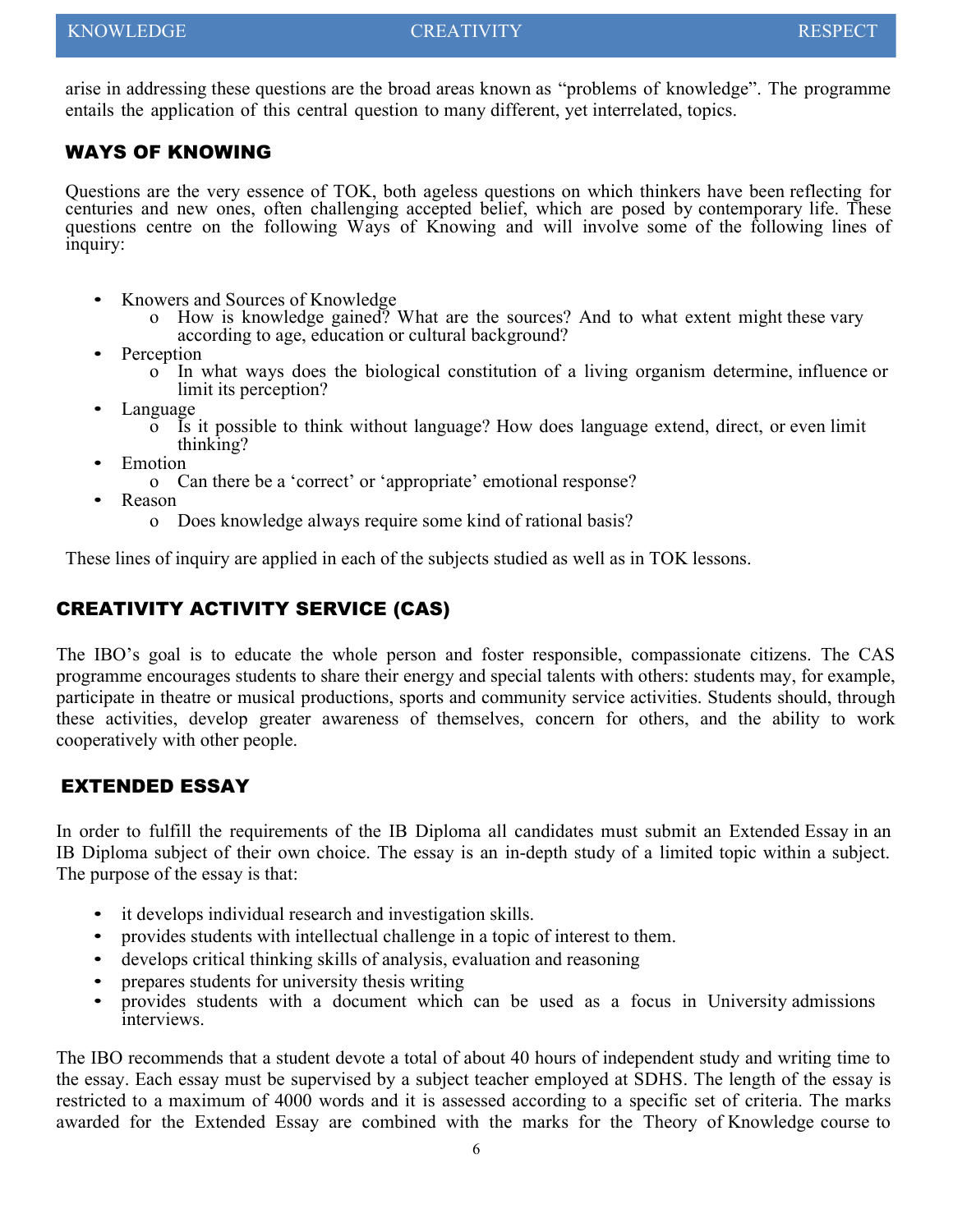give a maximum of three bonus points. Extended essays submitted in a group 2 language must be written in that language. Extended essays in all other subjects must be written in English. The essay permits students to deepen their programmes of study, for example by selecting a topic in one of their higher level (HL) courses.

#### **CHOICE OF SUBJECT**

Students will be asked in the second term of Year 1 to choose three subjects, in order of preference, in which they would like to write their essay. The subject must be offered in the diploma program at SDHS. It is advisable that the students choose a subject which they are studying, preferably at higher level.

#### **CHOICE OF TOPIC**

Students should choose a topic that:

- is challenging and interesting
- is limited in scope to allow examination of an issue/problem in depth within the 4000 word limit
- allows the collection or generation of information/data for analysis and evaluation
- requires personal research

#### **RESEARCH QUESTION**

Students should, with the aid of the supervisor, narrow the focus of the investigation and formulate a specific research question. This may be in the form of a question, but alternatives such as a hypothesis are acceptable. The research question provides the purpose and orientation of the essay.

#### **THE RESEARCH PROCESS**

A systematic research process is advised, taking into account the requirements of the subject. It is essential to generate and gather information and ideas that can be used to develop a convincing answer to the research question.

#### **ORGANIZING THE ESSAY**

#### **Introduction:**

- why the topic was chosen
- some background information to place the topic in context
- clear precise research question
- clear concluding statement of the thesis and argument.

#### **Body/Development:**

- systematic development of a convincing answer to the research question.

#### **Conclusion:**

- is clearly stated
- relevant to the research question
- substantiated by the evidence presented
- indicates issues, unresolved questions and new questions.

Timeline: Students will choose their research topic in November of DP Year 1 and must complete the essay in its entirety by the end of October of DP Year 2.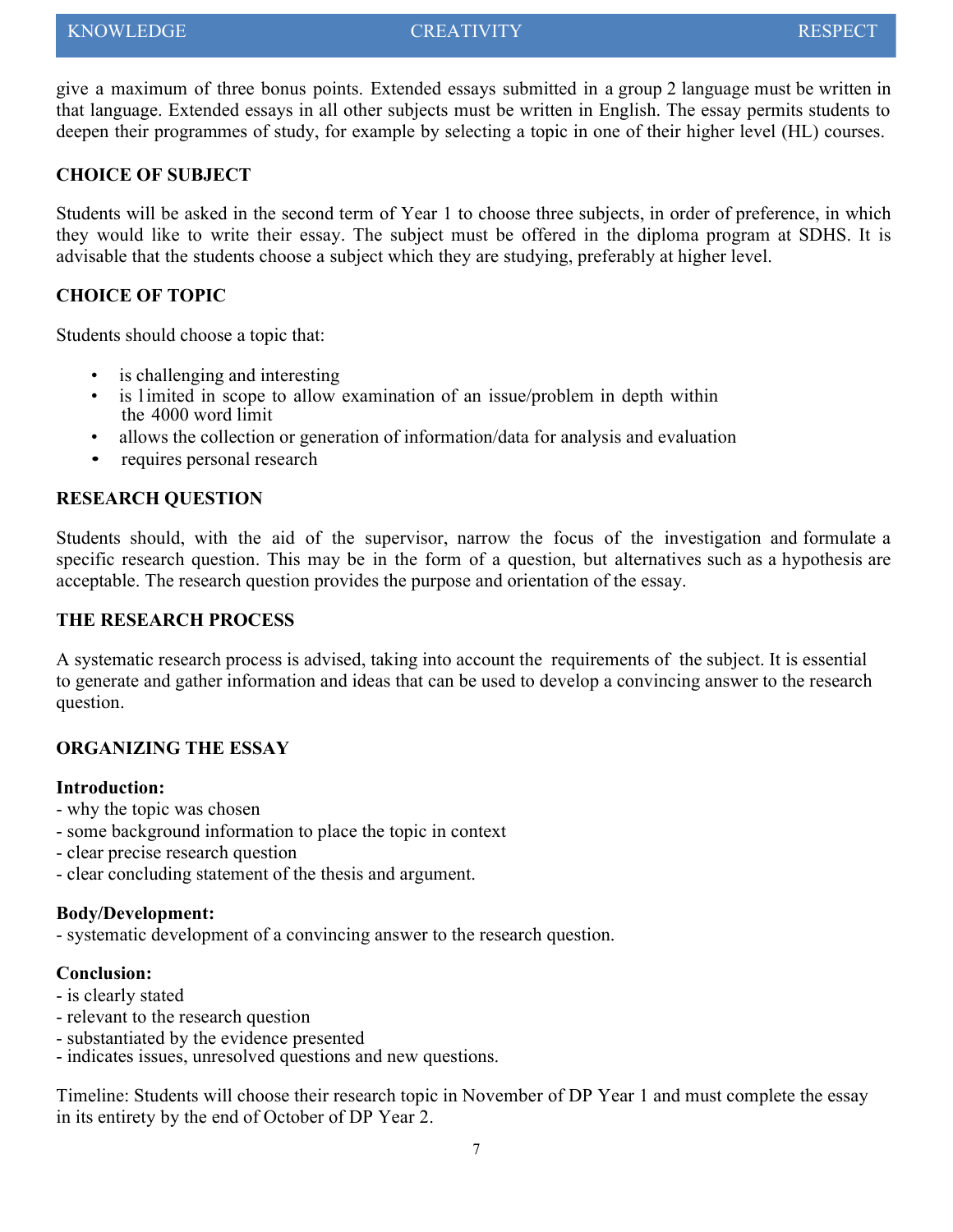#### THE SIX ACADEMIC SUBJECTS

These are studied concurrently and students are required to study both the humanities and the sciences. Diploma candidates must select one subject from each of the six groups, although a second subject from groups 1 to 5 may be substituted for group 6. At least three but not more than four are taken at higher level (HL), while the others are standard level (SL); HL courses represent a minimum of 240 teaching hours, SL courses cover 150 hours. Students are thus able to explore some subjects in depth and others more broadly. Science-oriented students are challenged to widen their communication skills and learn a foreign language; the language student becomes familiar with laboratory procedures. The subjects are continually reviewed and revised to meet contemporary needs. The list below gives an overview of the groups.

#### **Group 1 – Studies in Language and Literature**

More than 80 languages have been offered for examination as part of the IBO's policy of encouraging students to maintain strong ties to their own cultures. Very good writing and oral skills and respect for the literary heritage of the student's first language are complemented by the international perspective given through world literature studies.

#### **Group 2 – Language Acquisition**

All diploma candidates are examined in a second language. Several options accommodate near-bilingual students with a very high level of fluency, genuine second language learners with previous experience learning the language, and beginners. The principal aim for the subjects in group 2 is to enable students to use the language in a range of contexts and for many purposes; the courses focus on written and spoken communication.

#### **Group 3 – Individuals and Societies**

Subjects included in this group are: business management and environmental systems and societies, an interdisciplinary subject which can also meet the group 4 requirement if the student completes the group 4 project.

#### **Group 4 –Sciences**

The subjects available in group 4 are: biology, chemistry, and physics, Practical laboratory skills are developed and collaborative learning is encouraged through an interdisciplinary group project. Students develop an awareness of moral and ethical issues and a sense of social responsibility is fostered by examining local and global issues.

#### **Group 5 – Mathematics**

All candidates for a diploma are required to complete a mathematics course, and two options are available to cater for different abilities and levels of student interest. Each course aims to deepen a student's understanding of mathematics as a discipline and to promote confidence and facility in the use of mathematical language.

#### **Group 6 – The Arts**

The school offers visual arts which is designed to develop the analytical, problem-solving and divergent thinking skills of the students while they work on improving their proficiency and confidence in creating art. This course is for students who will go on to study art, as well as those who want to develop an interest in the visual arts.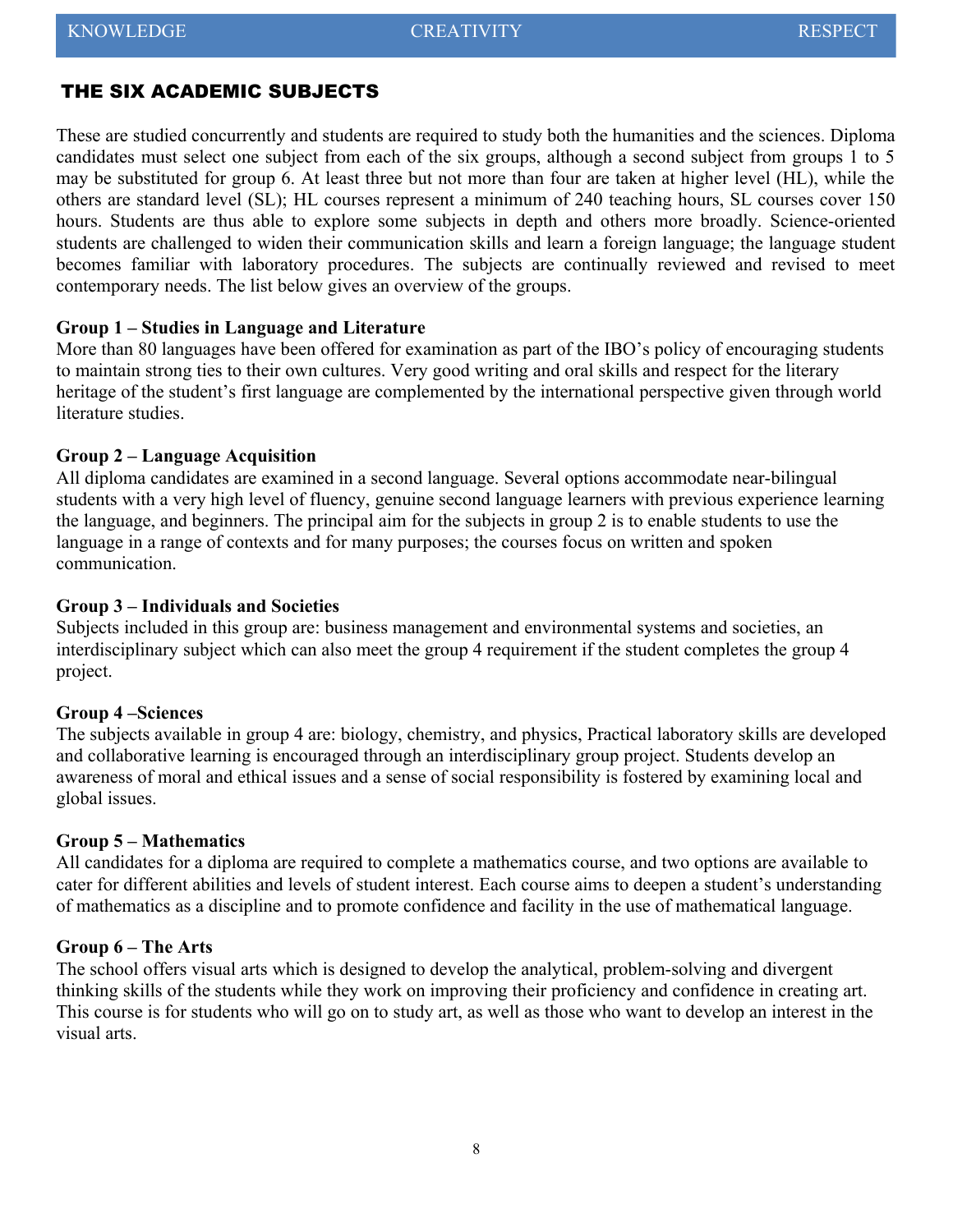#### <span id="page-8-0"></span>APPLICATION PROCESS

Orientation sessions and applications will be made available to interested prospective students and their parents throughout the year during information sessions, the website and via the school.

Students from throughout St. Maarten are eligible to apply for the International Baccalaureate Diploma Programme at St. Dominic High School. Students must submit a completed application packet by April 12, 2022. Selection will be based on the following criteria for all students:

- demonstrated excellence in academic performance
- a written statement
- multiple intelligence and learning styles assessment

|  |  |  |  | The following calendar will be used in the application process: |
|--|--|--|--|-----------------------------------------------------------------|
|  |  |  |  | معمومات والمسافي المستحدث والمتحدث والمستحدث والمناسب والمستحدث |

| Submission deadline for application form: April 12, 2022 |                     |
|----------------------------------------------------------|---------------------|
| Admission notifications:                                 | <b>June 7, 2022</b> |
| Registration:                                            | June 17, 2022       |

Selection criteria based on the different educational systems:

#### **CXC-CSEC Form 5:**

- $\Box$  Student has predicted grades of at least 6 general I, II and IIIs (Cambridge Dutch comp A, B, C). An average of General II is required. **AND**
- □ Student has an overall average of 73 on the transcript for F4 and 5 **AND**
- $\Box$  Student has an overall average of 75 average for English in Form 4 and in Form 5.

#### **HAVO 5:**

- □ Student has predicted grades of 7's and 8's **AND**
- □ Student passes the HAVO examination with an average of 7,3 **AND**
- $\Box$  Student has an 8 average for English in HAVO 4 and HAVO 5

#### **VWO 4:**

- □ Student is promoted to VWO 5 **AND**
- □ Student has a 7,3 average **AND**
- $\Box$  Student has an 8 average for English in VWO 4.

#### **Grade 10 in the American or Canadian system:**

- □ Student is promoted to grade 11 **AND**
- □ Student has a GPA of 3.5 or a B+ average **AND**
- $\Box$  Student has an overall average of 75 for English in Grade 9 and 10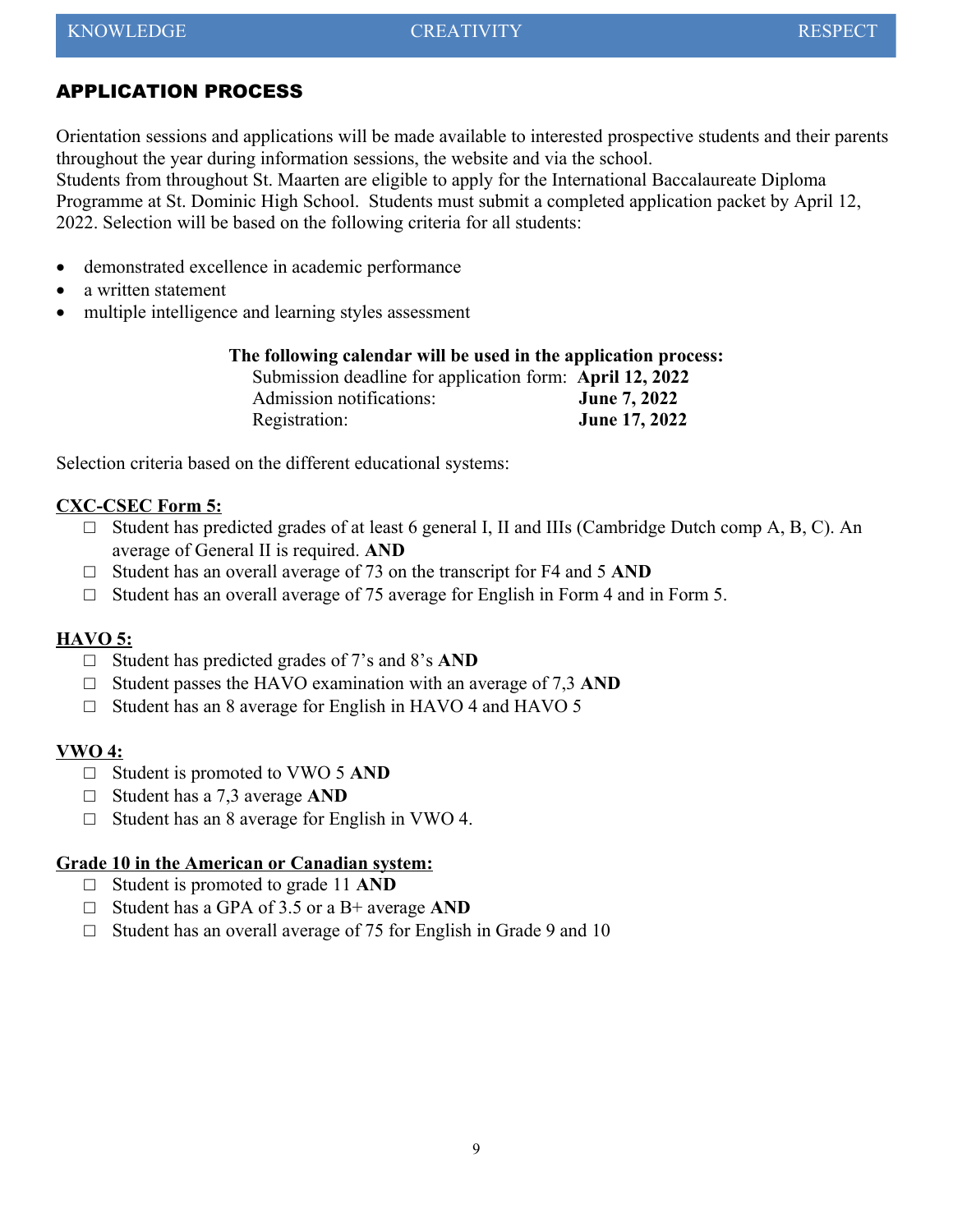#### <span id="page-9-0"></span>PROFILE OF AN INTERNATIONAL BACCALAUREATE STUDENT

At St. Dominic High School, we encourage students who want to challenge themselves academically to seriously consider applying to the International Baccalaureate program. In order to help each student (and his/her parents) make a realistic decision about pursuing the IB program, below is a profile of what we believe would be a successful IB student.

#### **The successful International Baccalaureate student would** …

…**be self-motivated and family supported** (the desire to pursue and succeed in the IB Program must ultimately come from within the student);

**…have a desire to challenge him/herself intellectually and academically** (someone who just wants to "get by" or who is "going through the motions" to get into college will be unsuccessful in an IB environment);

**…be a competent reader** (so as not to struggle with more difficult reading in IB courses, the student should be reading at or above his or her respective grade level);

**…speak and write the English language clearly and effectively** (English is the language of instruction in the IB program at St Dominic High and since the IB program demands clear and effective communication skills across the curriculum, this asset is essential to all IB students);

**…possess (or be willing to acquire) analytical/critical thinking skills** (since much of the IB curriculum requires investigative and discovery learning, these skills are essential);

…**have proficient written and oral skills in either Dutch or Spanish** (it is required that all IB language students will have completed four or five years of study in a second language);

…**possess (or be willing to acquire) good time and stress management skills (**the expectation is that students will study for two hours for each SL subject and four hours for each HL subject per week);

**…be open to new ideas and tolerant of different beliefs** (whether or not you intend to study or work in St. Maarten or beyond, the reality is that we all live and work in a global society. The IB Diploma Programme encourages intercultural understanding in all areas of the curriculum)**;**

#### **…participate in school and community activities.**

The IB Diploma program is for students who want to be challenged. Due to the very nature of the IB ("an internationally recognized curriculum and examination program"), each student's performance will be assessed in large part on pre-established standards set by the International Baccalaureate Organization. Although IB teachers are committed to helping all their students succeed, they will not be able to "water down" or "slow down" their courses to accommodate those students who are unwilling to maintain the necessary pace or rigor. All IB students must be prepared for the IB exam(s). This is not to say that only straight "A" students or only gifted and talented students or only high-IQ students will survive. The student who has demonstrated adequate past academic performance, who is highly motivated, and who has acquired good time and stress management skills should succeed in his/her IB courses.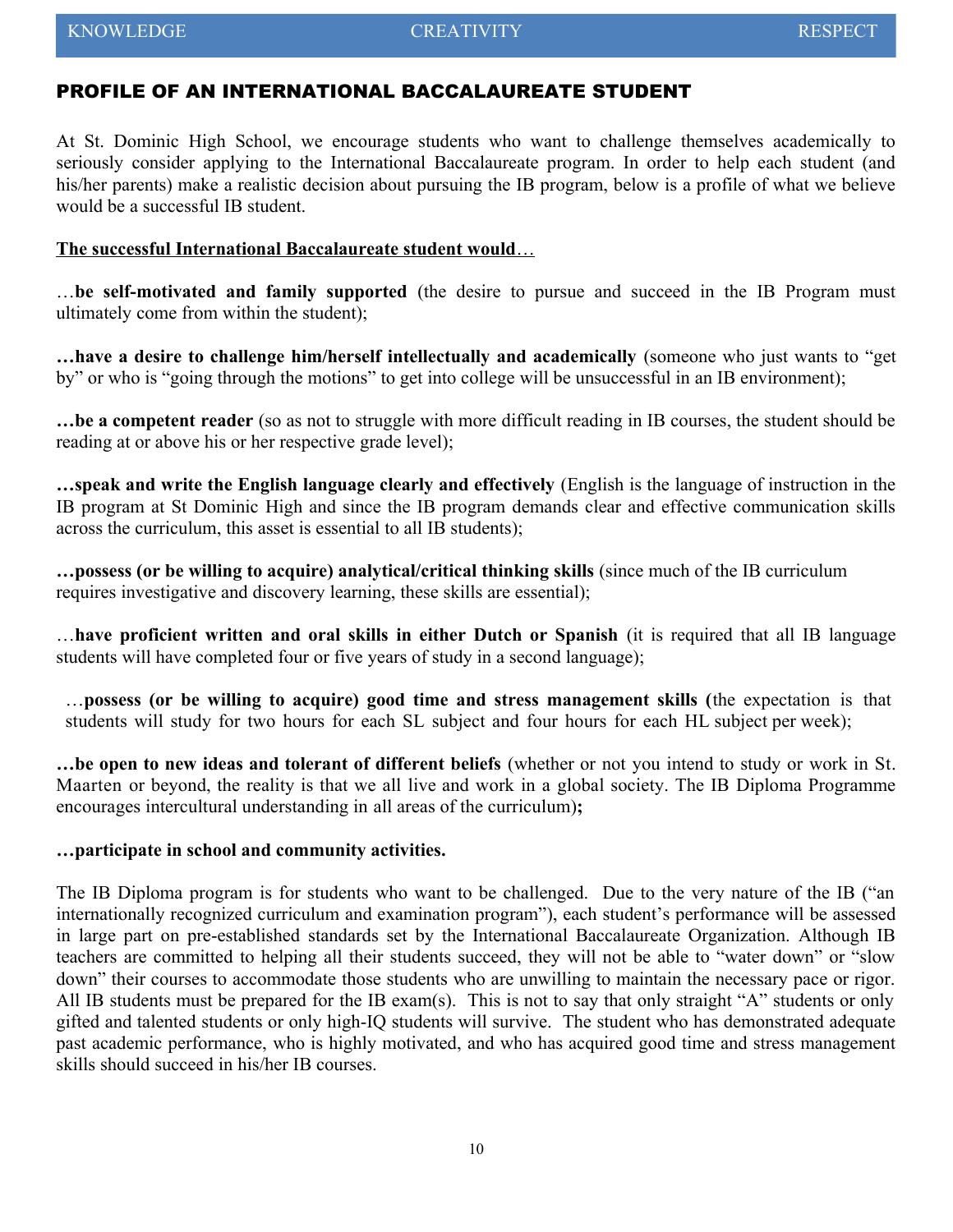|                      | We hope that students who participate in the International Baccalaureate Program develop to become:                                                                  |
|----------------------|----------------------------------------------------------------------------------------------------------------------------------------------------------------------|
| <b>INQUIRERS</b>     | who acquire the skills necessary to conduct purposeful, constructive research.                                                                                       |
| <b>THINKERS</b>      | who exercise initiative in applying thinking skills critically and creatively to<br>make sound decisions and to solve complex problems.                              |
| <b>COMMUNICATORS</b> | who receive and express ideas and information confidently in more than one<br>language, including the language of mathematical symbols.                              |
| <b>RISK-TAKERS</b>   | who approach unfamiliar situations without anxiety, have confidence and<br>independence, are courageous and articulate in defending things in which<br>they believe. |
| <b>KNOWLEDGABLE</b>  | who have spent time in school exploring themes with global relevance and<br>importance, and have acquired a critical mass of significant knowledge.                  |
| <b>PRINCIPLED</b>    | who have a sound grasp of the principles of moral reasoning, integrity, honesty,<br>and a sense of fairness and justice.                                             |
| <b>CARING</b>        | who show sensitivity towards the needs and feelings of others and have a<br>personal commitment to action and service.                                               |
| <b>BALANCED</b>      | who understand the importance of intellectual, physical and emotional<br>balance to achieve personal well-being for themselves and others.                           |
| <b>REFLECTIVE</b>    | who are able to acknowledge their strengths and limitations in order to support<br>their learning and personal development.                                          |
| <b>OPEN-MINDED</b>   | who are open to the perspectives, values and traditions of other individuals and<br>communities.                                                                     |

#### <span id="page-10-0"></span>CONTINUING TO IB YEAR 2 AT ST. DOMINIC HIGH SCHOOL

The following points matrix applies to students in IB Year 1. A point value is assigned to the average range for each subject a student takes and the students' performance in meeting deadlines for CAS and the Extended Essay. The points for each subject are added. The final total is used to evaluate whether the student will be permitted to continue as a diploma programme candidate.

A student will continue as a diploma programme candidate if the total points assigned by the matrix are greater than or equal to zero.

**A student cannot continue as a diploma candidate if the total points are less than zero. That student will be advised to reduce his/her number of subjects and become a course candidate.**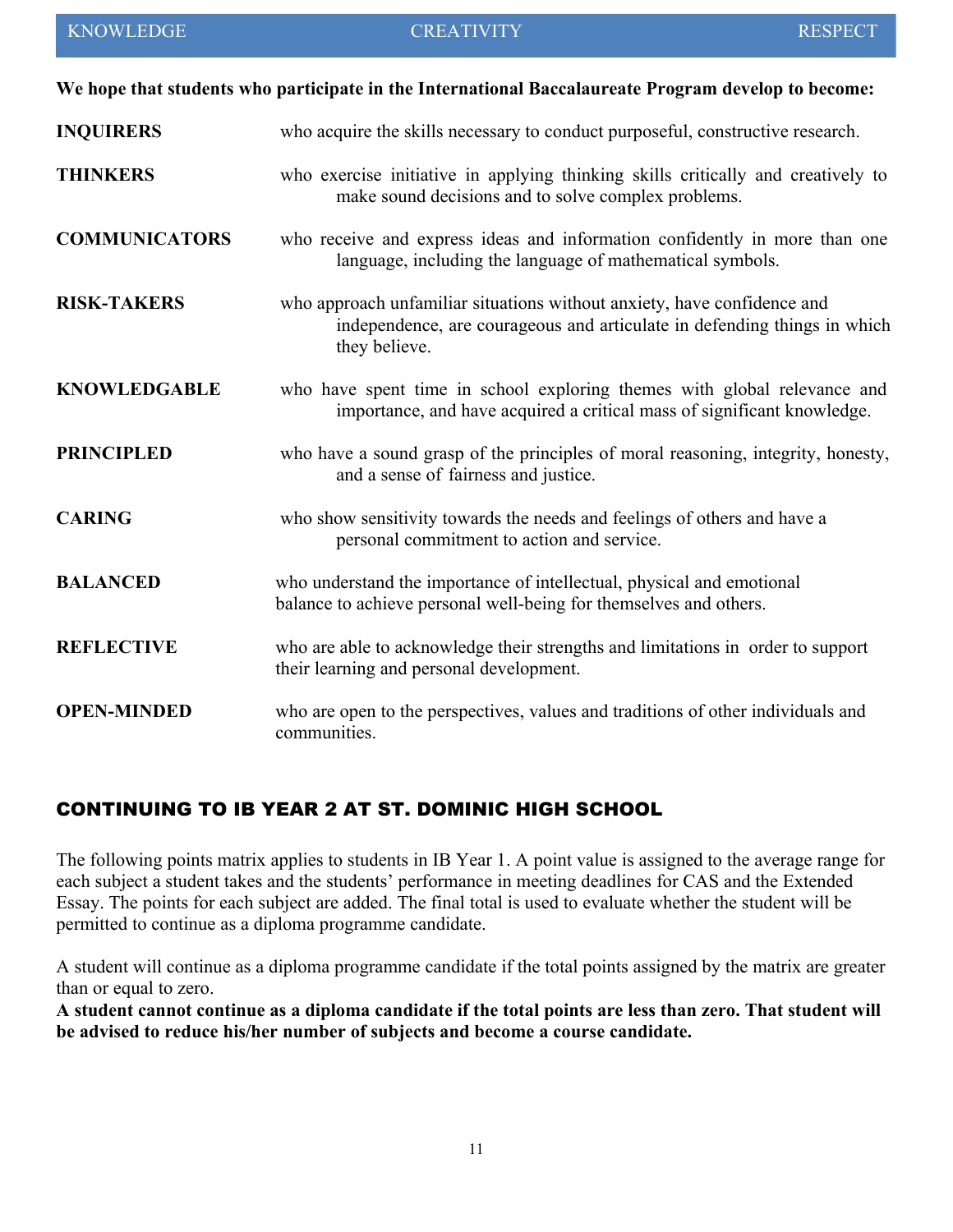| Average Range   Points |      | CAS EE |      |            |
|------------------------|------|--------|------|------------|
| $0 - 39$               | $-3$ | $-2$   | $-2$ | $+1$ misse |
| 40-49                  | $-2$ | -1     |      | 1 missed   |
| 50-59                  |      |        |      | met all d  |
| 60-69                  | 0.5  | 2      | 2    | met all re |
| 70-79                  |      |        |      |            |
| 80-89                  | 1.5  |        |      |            |
| 90-100                 |      |        |      |            |

| Average Range   Points |      | $CAS$ <sub>1</sub>       | EE | Deadlines and Requirements          |
|------------------------|------|--------------------------|----|-------------------------------------|
| $0 - 39$               | $-3$ | $\overline{\phantom{a}}$ |    | $+1$ missed                         |
| $40 - 49$              | $-2$ | - 1                      |    | missed                              |
| 50-59                  | ۰    |                          |    | met all deadlines/some requirements |
| 60-69                  | 0.5  |                          |    | met all requirements and deadlines  |
|                        |      |                          |    |                                     |

Continues as a diploma candidate if Total Points  $\geq 0$ Continues as a course candidate if Total Points less than 0

#### <span id="page-11-0"></span>IB ASSESSMENT

Grades and Methods of Assessment: It is important to keep in mind that the IB is an international system and the final marks that the students receive for each IB course they complete, represents how successfully they have met IB's standards – standards that apply to students in all IB schools around the world.

Grades in IB courses are determined by using a combination of sources. Part of the marking period grades come from assignments, quizzes and tests which are generated and evaluated by the subject teacher at St. Dominic High. In addition, each IB subject calls for the teacher to contribute a percentage of the final IB mark by assigning and then "internally assessing" IB-generated assignments and projects according to given IB criteria. The percentage varies from subject to subject, but generally, a teacher's "internal assessment" of IBgenerated assignments accounts for between 20% and 30% of the final mark. For example, IB English and IB foreign language teachers assign and grade prescribed oral presentations; IB science teachers assess practical laboratory work; IB math teachers score prescribed portfolios or projects. The teachers' "internal assessment" marks for all IB subjects are submitted to International Baccalaureate Curriculum and Assessment (IBCA), headquartered in Cardiff, Wales, in early April of each year. In addition, IBCA requires that each teacher submit samples of student work so that the teachers' assessments can be checked for validity against the published criteria.

In addition to teacher-generated and IB-generated "internal assessments," each IB course has official IB assignments and exams that are "externally assessed" by designated IB examiners around the world, a system coordinated by IBCA. IBCA, issues its own final marks and IB Diplomas to those students who have successfully met the IB criteria.

The results of the IB exams completed in May are published in July. Upon the request of each student, his or her IB results are then forwarded to the university he or she will be attending in the fall. Universities can then use the results to award course credit or advanced standing, depending on the student's performance on IB exams in relation to the results recognition policy of each university.

The IB also has its own *method* of assessment – one that is *criterion-based*, not norm-based. What this means is that IBCA publishes a set of grading criteria for each IB assignment exam it administers. IB examiners then mark each piece of student work based on how successfully – or to what achievement level – the student has performed according to the given criteria. In this way, all IB students around the world are graded the same way for each piece of work they submit. IB teachers are also familiar with the various assessment criteria and achievement levels, and are always encouraged to share these with their students well before any assignment is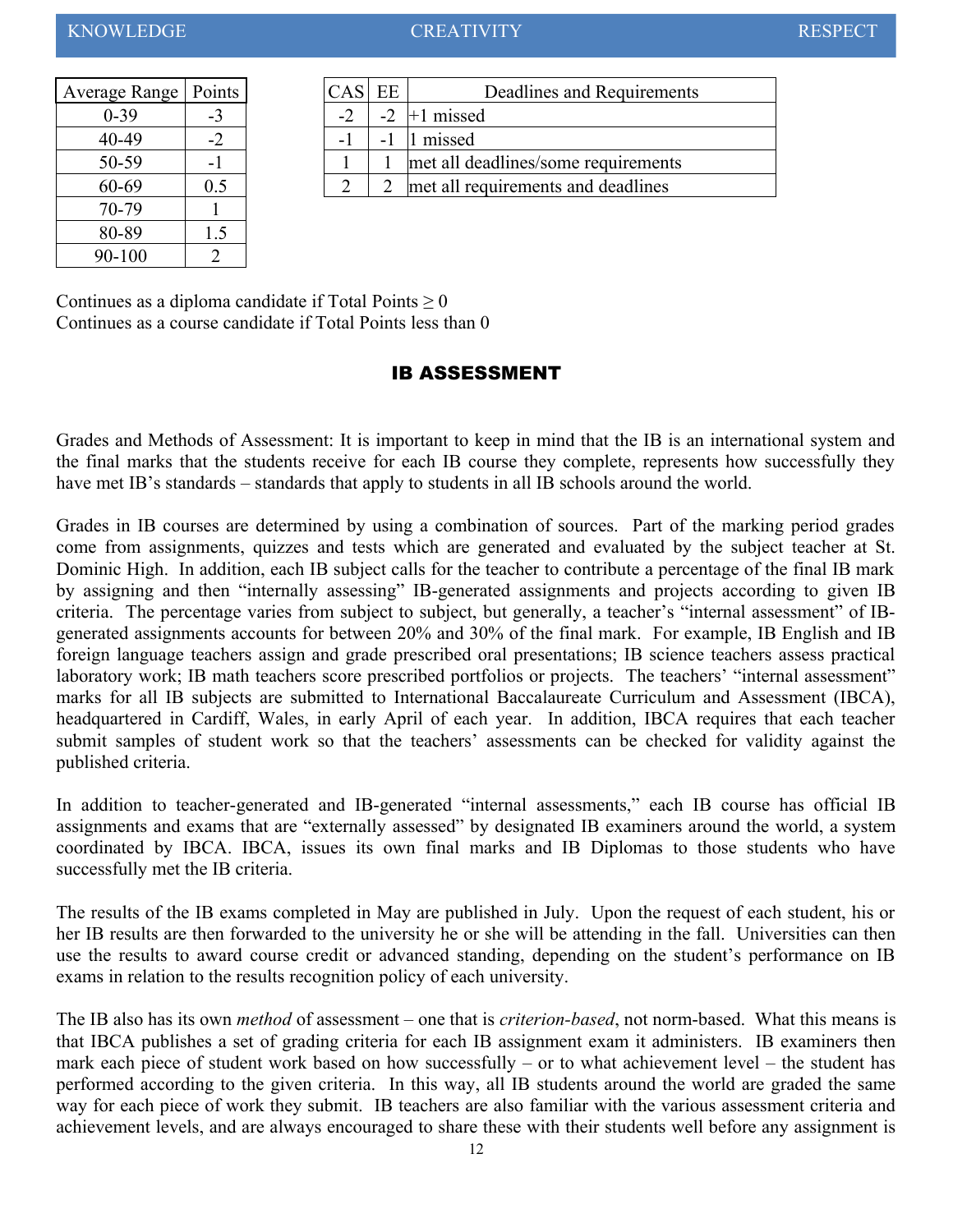due or exam is taken. In other words, the IB grading system is very transparent: anyone who wants to know how examiners and/or IB teachers will be grading any IB-required piece of student work has access to the criteria.

#### THE ASSESSMENT OF THE IB DIPLOMA

The majority of the *externally* assessed work is the IB exams that our students will be writing in May. Most questions they answer on their IB exams will be in the form of essays, regardless of which IB subject is being examined. This approach gives students more of an opportunity to *explain what they know* about a given topic. In addition, most IB subject exams are divided into two or three different papers. Usually, these papers are written on two consecutive days: the afternoon of the first designated exam date, and the morning of the next date. After each paper of the subject exam is completed by the students, the "scripts" (written answers) are sent to the assigned examiners. Each separate paper of a subject exam is assessed by a different examiner. When all examiners have finished assessing the papers sent them, IBCA reviews and tabulates the marks for each student in each subject. As with the internal assessment marks of IB teachers being checked for validity, so are those of the IB examiners. After a grade award committee review, final results are published early in July.

IB assessment system is a very well thought out program of quality control which encourages both students and teachers to pursue high, but very reachable international academic standards. We feel that the demands of such a system are certainly worth the effort.

The grading scheme in use for IB examinations is as follows:

- 1 very poor
- $2 -$ poor
- 3 mediocre
- 4 satisfactory
- $5 good$
- 6 very good
- 7 excellent

The maximum number of points available is 45 points. Subjects at both HL and SL are awarded a grade from 1 (the lowest) through to 7 (the highest). There are therefore 42 points available from the six subjects. In order to ensure success in achieving a passing IB Diploma score students should consider selecting Higher Level subjects in which they are aiming to gain a score of 4 or higher. It is vital that detailed consultation with subject teachers has taken place to ensure students make the right Higher Level choices. In addition to this, up to a maximum of three further points are available for the Theory of Knowledge paper and the Extended Essay, giving a total of 45 points.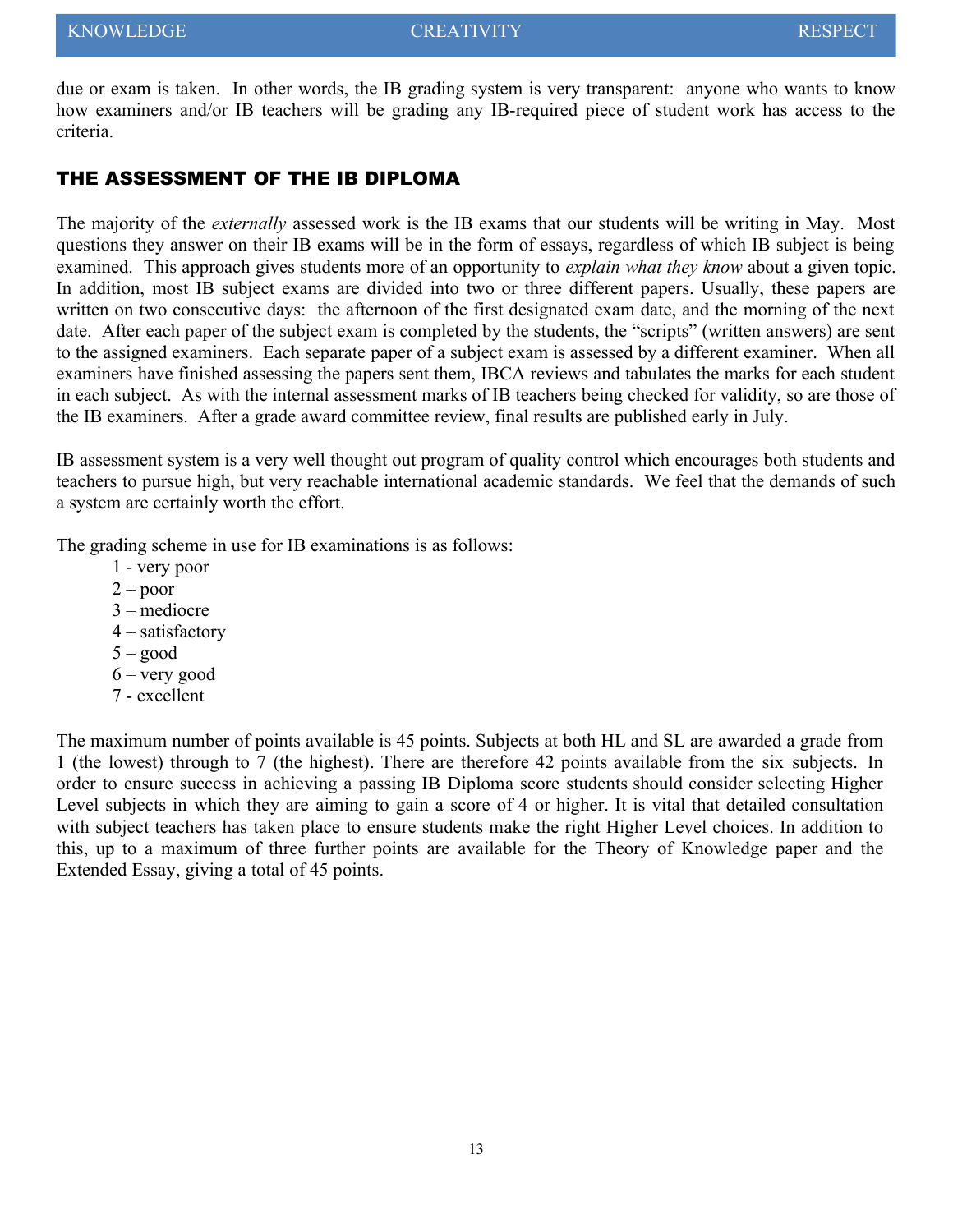#### **Theory of Knowledge/Extended Essay Matrix**

| Tok/EE     | Grade                    | Grade<br>в | Grade<br>С | Grade | Grade<br>Е       |  |
|------------|--------------------------|------------|------------|-------|------------------|--|
| Grade<br>А | 3                        | 3          | 2          | 2     |                  |  |
| Grade<br>в | 3                        | 2          | 2          |       | <b>FAILING</b>   |  |
| Grade<br>С | 2                        | 2          |            | Ü     |                  |  |
| Grade<br>D | 2                        |            | 0          | O     | <b>CONDITION</b> |  |
| Grade<br>Е | <b>FAILING CONDITION</b> |            |            |       |                  |  |

#### <span id="page-13-0"></span>IB DIPLOMA REQUIREMENTS

To be eligible for the award of the IB Diploma at the conclusion of the second year, all candidates, during IB year 1 and 2, must

- successfully complete prescribed course work and an examination from each of the above groups,
- submit an extended essay of 4000 words in one of the subjects of the IB curriculum,
- complete the Theory of Knowledge (TOK) course, and
- satisfy the learning outcomes of Creativity, Action, and Service (CAS).

All students accepted in the programme at St. Dominic High, students are not allowed to take less than the full package. This includes the EE, CAS and TOK.

A total of 45 points can be obtained: 6 subjects x 7 points + 3 for the EE/TOK.

#### **To receive a diploma, students must have a minimum of 24 points and meet certain criteria.**

The requirements for the IB diploma are described in detail by the IBO organization.

The following failing conditions and associated codes have been in effect:

- 1. CAS requirements have not been met.
- 2. Candidate's total points are fewer than 24.
- 3. An N has been given for theory of knowledge, extended essay or for a contributing subject.
- 4. A grade E has been awarded for one or both of theory of knowledge and the extended essay.
- 5. There is a grade 1 awarded in a subject/level.
- 6. Grade 2 has been awarded three or more times (HL or SL).
- 7. Grade 3 or below has been awarded four or more times (HL or SL).
- 8. Candidate has gained fewer than 12 points on HL subjects (for candidates who register for four HL subjects, the three highest grades count).
- 9. Candidate has gained fewer than 9 points on SL subjects (candidates who register for two SL subjects must gain at least 5 points at SL).

A candidate is allowed a maximum of three examination sessions in which to satisfy the requirements for the award of the IB Diploma.

May examination results are published online in early July. Each candidate receives a PIN number to access his/ her results. Diplomas are sent to the IB Diploma Coordinator by the end of August. IBO offers a service that allows candidates to elect to have transcripts sent to the university/college of their choice. This service is free up to six universities. However, this information must be given to the IB Diploma Coordinator by March preceding the May examinations.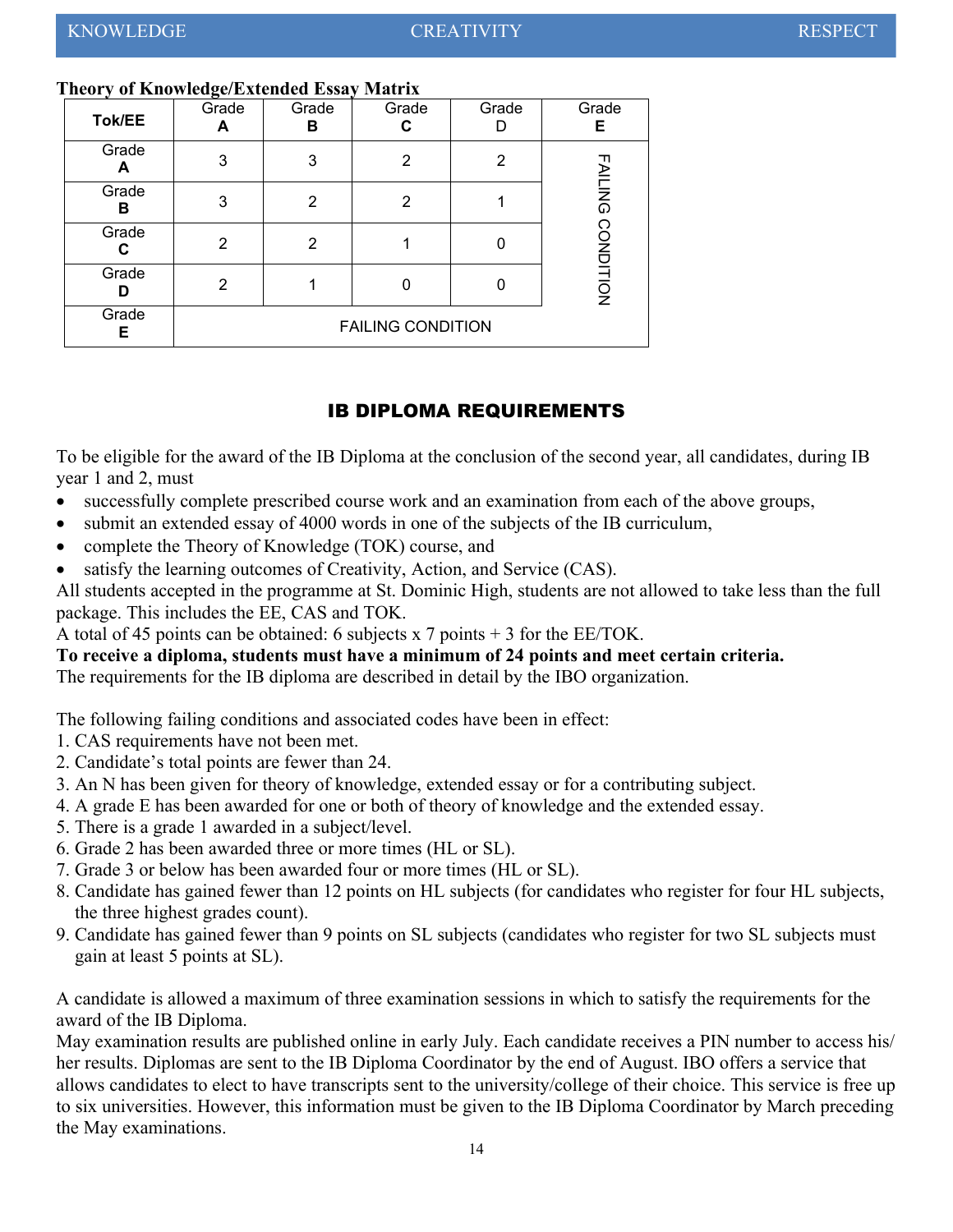#### Form of the IB Diploma document

Successful IB Diploma candidates will receive an IB Diploma and a document listing the total IB diploma points, the subject grades, the completion of all CAS requirements and any points awarded and individual grades for the combination of Theory of Knowledge and Extended Essay.

Diploma candidates who did not meet the requirements to receive the IB Diploma receive a document indicating the results obtained in the individual subjects for which the candidate had been registered. Course candidates receive a document listing the subjects and the results for each.

#### <span id="page-14-1"></span>THE IB STUDENTS AND THE SCHOOL'S RULES AND REGULATIONS

The IB student is required to:

- **•** wear the St. Dominic High School uniform
- **•** attend religious activities, e.g. attending assemblies and Holy Masses. However no religious classes will be taught in the IB curriculum.
- **•** adhere to all rules and regulations set by school and school board.

In line with the philosophy of the IB student and taking into account his/her age, there is a more flexible approach towards the student's timetable. Many students will have non-contact periods where they do not have a scheduled class. A successful student will use those hours to study, do research, work on their CAS program, meet with their teachers, and other IB- related activities.

#### <span id="page-14-0"></span>FEE STRUCTURE IN THE IB PROGRAMME

The St. Dominic High School is subsidized by government for the majority of its expenses. However the subsidy will not cover all the costs of the IB programme; therefore, a fee will be charged.

The total annual fee for Diploma and Course candidates is Naf. 1,500.

Government does not pay the examination fees for candidates not doing the whole diploma programme. Course candidates are required to pay the examination fee which is naf. 236.60 for each subject the student will sit exam.

Students must purchase a graphing calculator. Students will have to purchase the required English novels and are responsible for notebooks and stationary.

Students in the IB programme are required to have a laptop that will be connected to the school's wireless internet network via a password. Students must purchase the St. Dominic School uniform.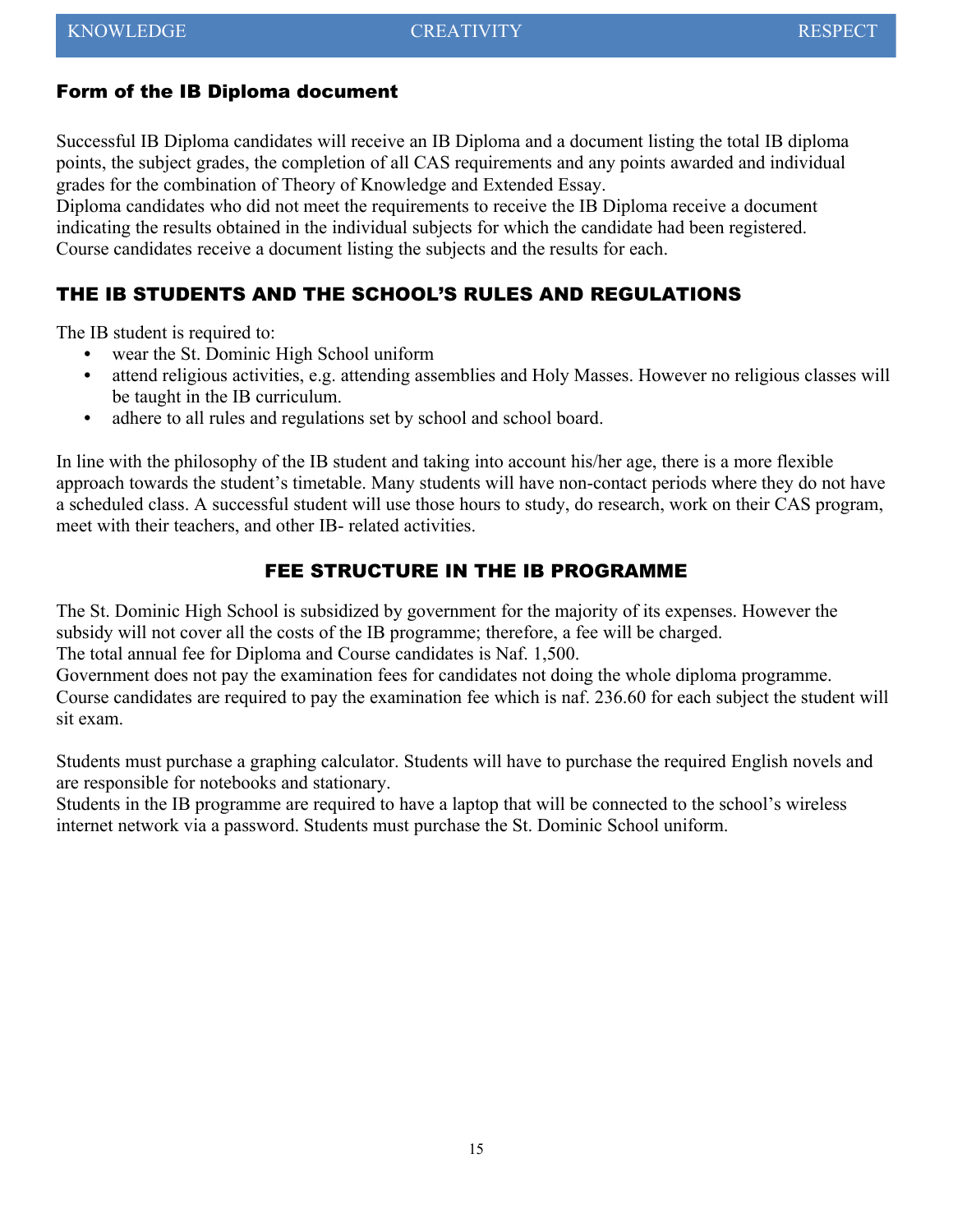#### <span id="page-15-1"></span>LEGALIZATION OF DIPLOMA PROGRAMME RESULTS:

#### **Background**

In some countries the International Baccalaureate (IB) document *Diploma Programme Results* will not be valid to enter universities, unless it is legalized in Geneva, Switzerland by the relevant embassy or consulate and/or the Chancellery for the apostille stamp.

The legalization of the IB diplomas takes place at the IB Foundation Office in Geneva, Switzerland, after each examination session. The IB always legalizes the *Diploma Programme Results*, document showing the results that the candidate obtained.

The *Diploma* itself (which only shows the candidate's name), is only legalized in exceptional circumstances when specifically required. Please refer to specific cases below for further information.

Argentina requires the legalization of the *Diploma* itself as well as the *Diploma Programme Results*. In some cases, universities in Mexico, as well as in Egypt, may also require the legalization of both documents.

#### Legalization requests

Students applying to universities in the following countries must have their results legalized:

- Jamaica
- Italy
- Spain
- Peru

Not all universities in The Netherlands require legalization of results. Students should check with the admissions officers if legalization of the IB results are required:

If legalization is required and requested through IBIS by the coordinator, the IB Assessment Centre in Cardiff, UK, will send the relevant *Diploma Programme Results* documents, showing the grades obtained by the candidates, to the IB Foundation Office in Geneva, Switzerland. The corresponding *Diplomas* are sent to the school for the attention of the IB Coordinator at the end of August. The legalized results will be sent to SDHS by the end of September. IB charges a fee for this service.

#### <span id="page-15-0"></span>ISSUE OF IB RESULTS TO UNIVERSITIES

A university, college or admissions center may require evidence of a candidate's results directly from the IB. On request, the results for a candidate will be sent directly to the institution in electronic or paper format (a transcript of grades). Candidates must inform the coordinator before the deadlines below:

| Universities in:                                     | Deadline for May session |
|------------------------------------------------------|--------------------------|
| Canada and the United States of America (USA) 1 June |                          |
| Singapore                                            | $ 1$ April               |
| All other countries                                  | 1 April                  |

No more than six institutions worldwide can be selected on the request form, regardless of whether the results are sent in electronic or paper format. Of these six, no more than one institution can be selected from Canada and one institution from the USA.

Please note that IB charges a fee for any additional requests.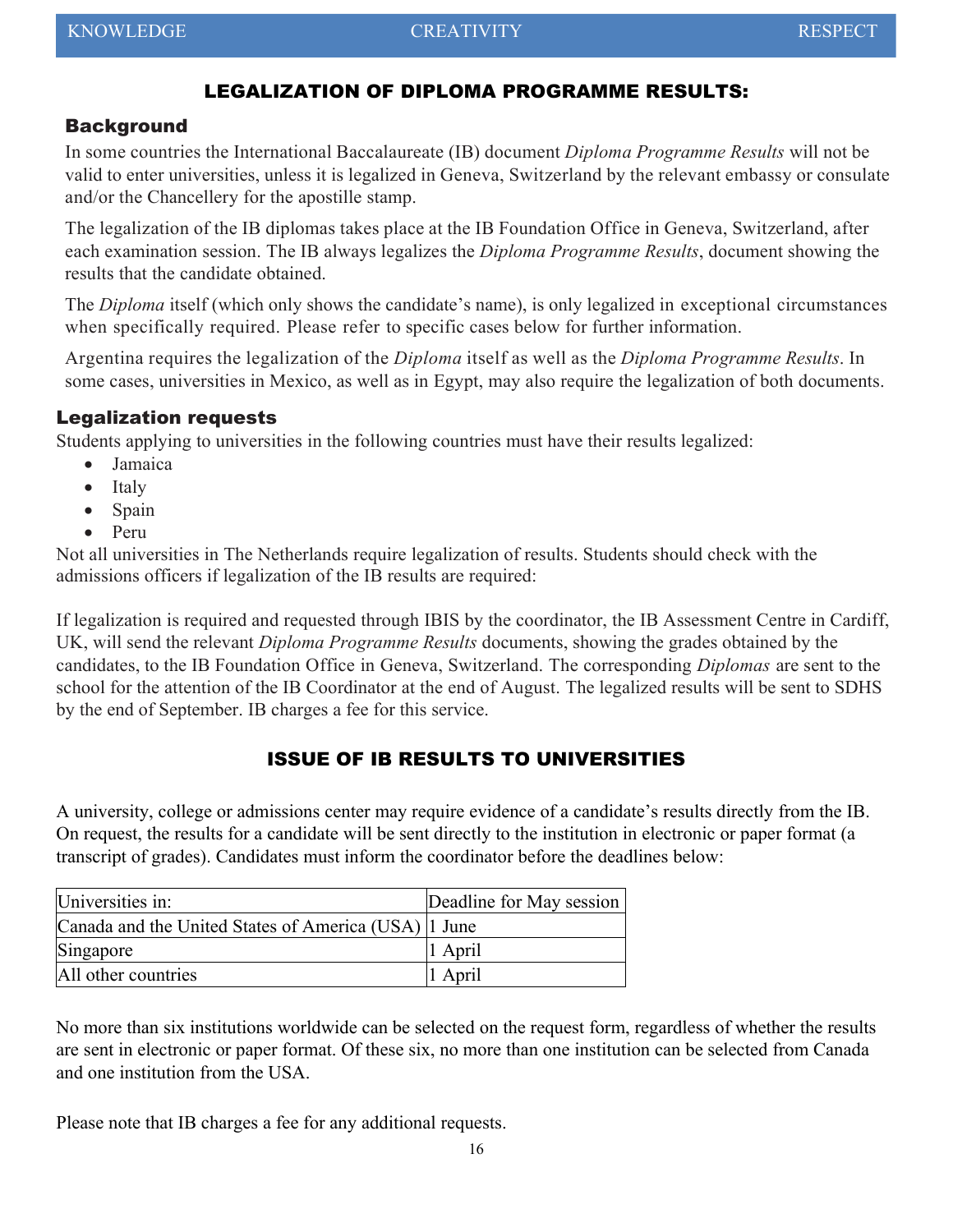An admissions centre counts as one request. If an admissions center is processing a candidate's university application, only one request is necessary; do not submit a request for each university. For example, if a candidate is applying to several universities in the United Kingdom via the Universities and Colleges Admissions Service (UCAS), only one request for UCAS is required; the same applies for DUO in the Netherlands. When submitting a request for UCAS or DUO, ensure that you include the student application number.

Any requests made after the release of results must be submitted by the candidate directly, using the transcripts request forms available on the IB public website[—http://www.ibo.org/informationfor/alumni/transcripts/.](http://www.ibo.org/informationfor/alumni/transcripts/)

After July 5, a fee will be charged for each request that is submitted, regardless of whether any previous requests have been made on behalf of the candidate (with the exception of candidates that are applying to Singapore).

#### <span id="page-16-0"></span>ISSUE OF IB RESULTS TO CANDIDATES

A service by which candidates can obtain examination results through the internet is available. After candidates are registered for their external examinations, coordinators can obtain a unique alphanumeric user name and personal identification number (PIN) for each candidate from IB. The PINs will be issued to candidates, enabling them to access their results over the internet. For security reasons it is not possible to reissue PINs.

The results are available at [https://candidates.ibo.org](https://candidates.ibo.org/index.cfm?event=SystemHandler.doChangeLocale&locale=en_GB) from 1200 hours GMT on **6 July**.

To access his or her results, a candidate must enter an alphanumeric personal code and PIN. The personal code (for example, cbh768) is case sensitive but the PIN (for example, TH34MPC4) is not case sensitive. If a candidate enters the wrong personal code and/or PIN, his or her attempts to access the site will be blocked after five attempts. The candidate results service has been developed for candidate use only. Under no circumstances should candidates reveal their PIN to universities or admission offices.

The school will receive the official results and diplomas by the end of August. Students will be notified by the Diploma Coordinator via email.

#### Enquiry upon results

Students may request to have a re-mark of their examination(s) after they have received their results. This request must be made to the coordinator via a signed permission from the students or their parent. There is a fee per subject re-marked.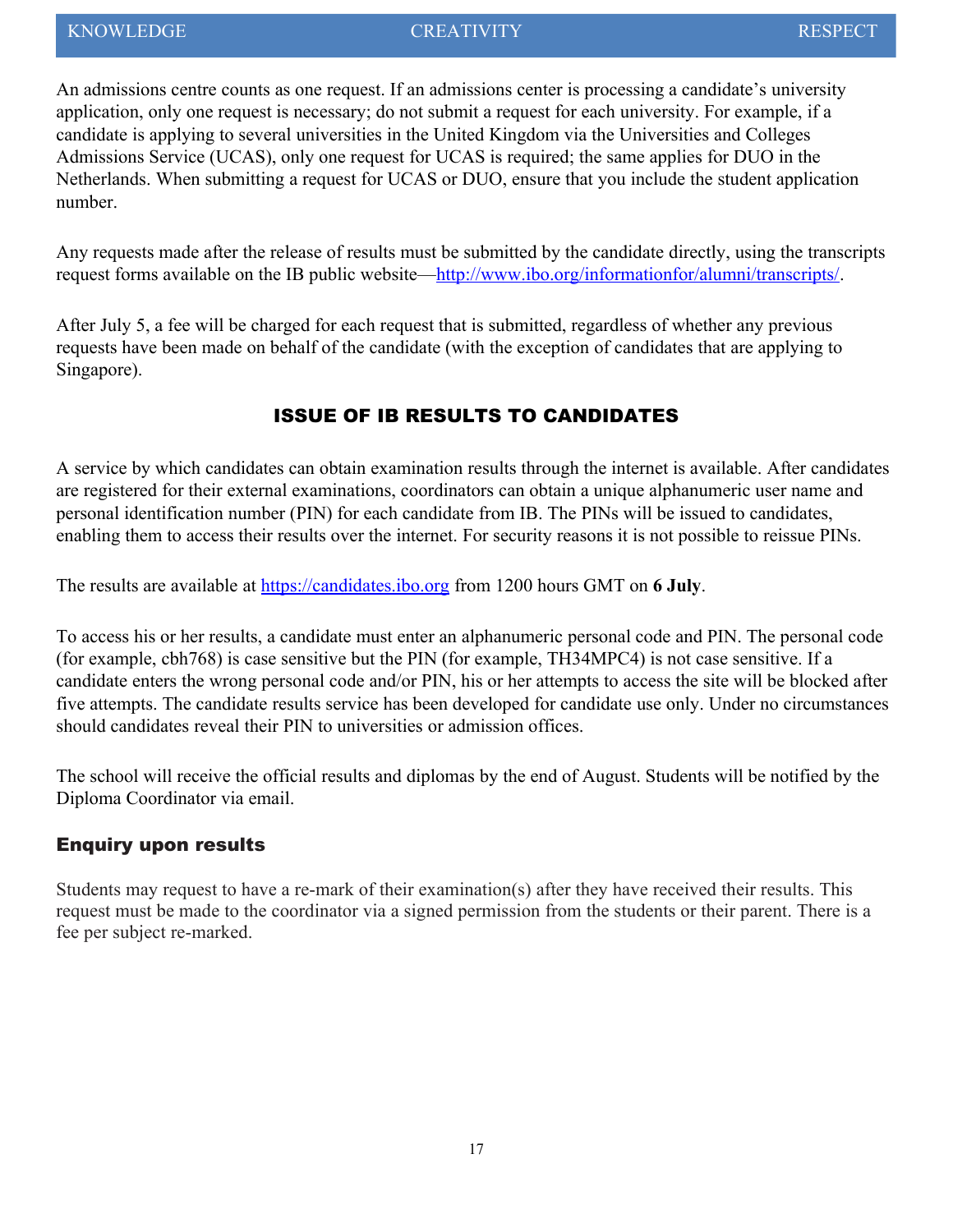#### <span id="page-17-0"></span>CANDIDATES AND THE IB ALUMNI NETWORK

IB Candidates are also able to register as an IB alumnus/a via the website [https://candidates.ibo.org.](https://candidates.ibo.org/index.cfm?event=SystemHandler.doChangeLocale&locale=en_GB) They log in using their six character alphanumeric personal code and personal identification number (PIN). This is the same PIN candidates use to access their results. While logged into this site, candidates are able to click on the Alumni tab and follow the instructions to register.

The alumni network is an optional benefit for any candidate that has completed an IB programme of study. Registered alumni are considered members of the global IB alumni network and will receive the alumni network newsletter, access to online resources and invitations to events and conferences. Alumni may also be invited to provide feedback to improve the IB programme for future graduates.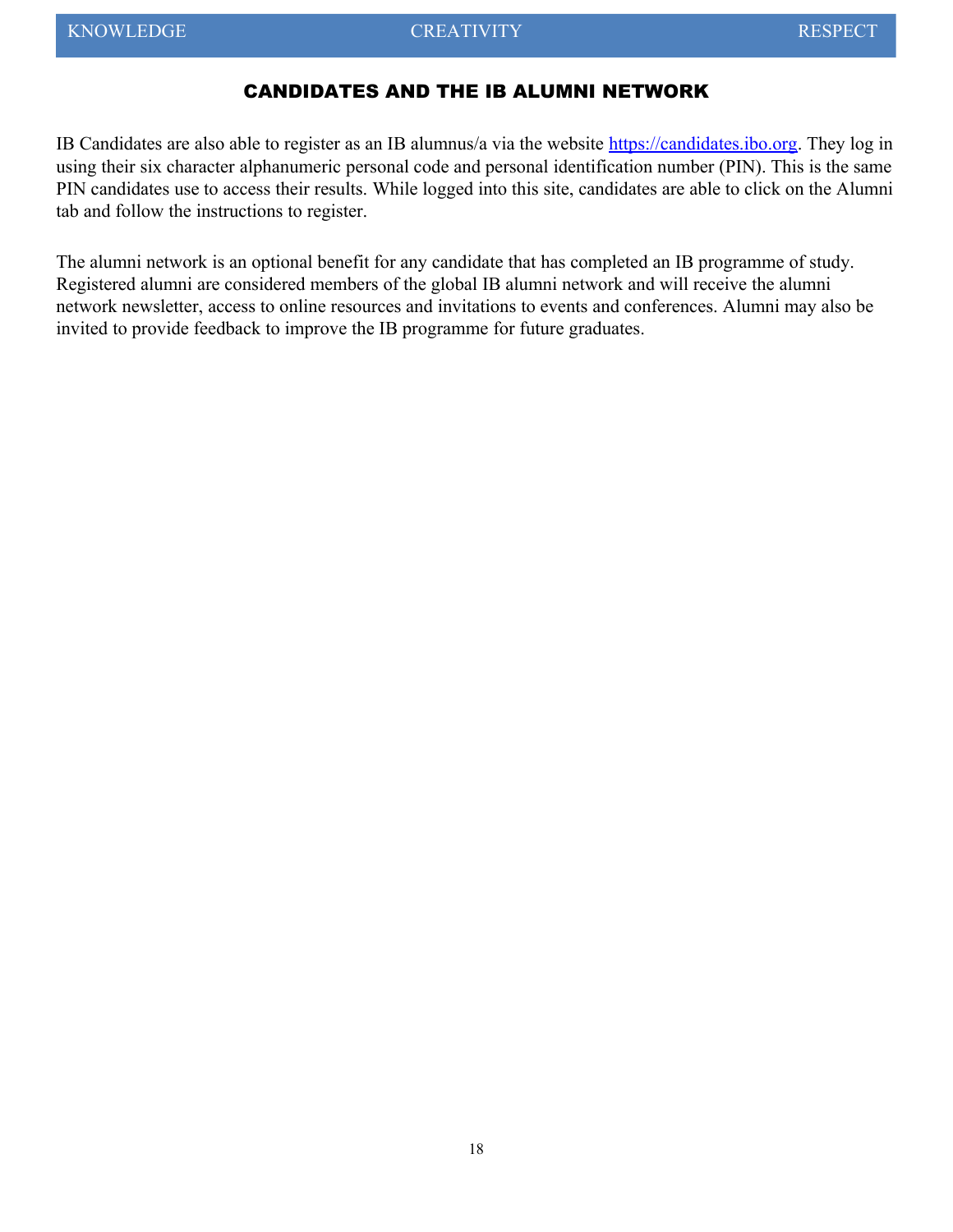

Note: All subjects are graded on a scale of 1-7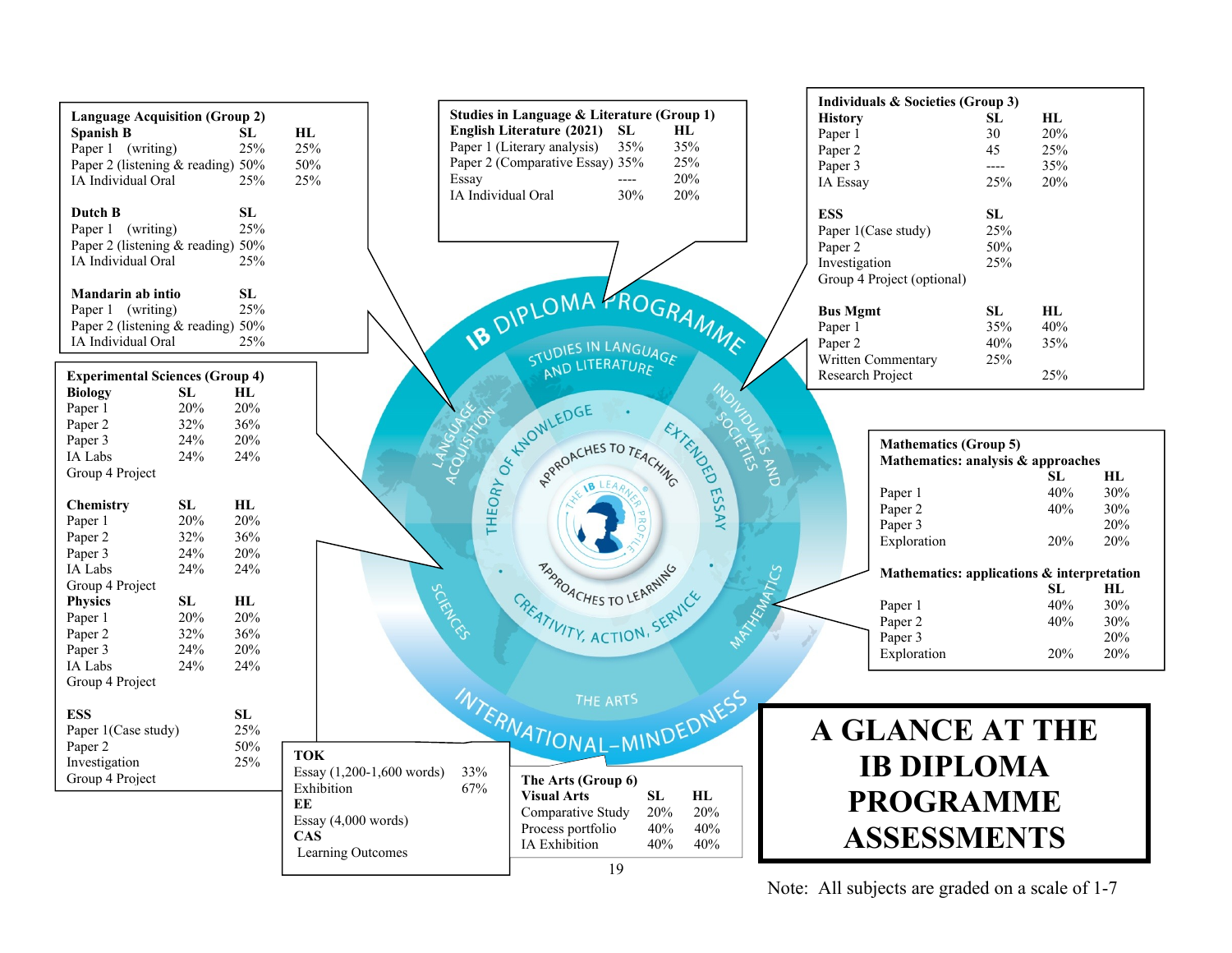#### <span id="page-19-1"></span><span id="page-19-0"></span>INTERNATIONAL BACCALAUREATE DIPLOMA PROGRAMME FREQUENTLY ASKED QUESTIONS

#### **What is the International Baccalaureate Diploma Program?**

A demanding, pre-university course of study that leads to examinations.

#### **Why is St. Dominic High offering the IB Programme?**

The staff at St. Dominic High wanted to offer Pre-University Education with English as language of instruction. It was thought that with the increase in numbers of students attending English schools, there was a gap. Therefore teachers and school board challenged themselves to learn about other programs which would give students another choice. The IB program continued to resurface as a program that is not only rigorous and well-respected, but one that has gained international recognition as a complete, well-rounded liberal arts education. The administration and faculty at St. Dominic researched the IB program, made application for accreditation, visited existing IB schools, trained teachers, underwent a two-day site visit from representatives from the IB office, and were awarded the status of participating IB World school.

#### **Who is the program designed for?**

It is designed for highly motivated students who seek the challenge of well-rounded, liberal arts, international curriculum.

#### **How many years does it take to earn the IB Diploma?**

The program is a comprehensive two-year international curriculum.

#### **What is the IB curriculum's focus?**

Language, Humanities, Sciences, Mathematics and the Arts. Diploma candidates must select one subject from each of the six IB groups: Literature, Language Acquisition, Individuals and Societies, Experimental Sciences, Mathematics, and Arts and Electives. At least three but not more than four are taken at the Higher Level (HL), while the others are standard level (SL). HL courses represent a minimum of 240 teaching hours and SL courses cover 150 hours over the two years.

#### **Why are some courses taken at the higher level and others at the standard level?**

This allows students to explore some subjects in depth and others more broadly, a deliberate compromise between the early specialization of some national systems and the breadth found in others. The scienceoriented student is challenged to learn a foreign language and the language student becomes familiar with laboratory procedures.

#### **What are the benefits of earning an IB Diploma?**

The Diploma Program equips students with the skills and attitudes necessary for success in higher education and employment. The IB Organization's goal is to provide students with the values and opportunities that will enable them to develop sound judgment make wise choices, and respect others in the global community. Each university sets its own criteria for awarding college credit and/or scholarships. Students and parents can view each university's IB policy for awarding credit by calling up the IBO web page, [www.ibo.org.](http://www.ibo.org/)

**IB Coordinator:** Questions about IB courses, IB internal examinations, IB exams, IB CAS requirements, IB Extended Essay requirements, IB Diploma requirements, and IB classes.

#### **What is CAS and when do I start?**

CAS stands for Creativity, Action, and Service. All IB students are required to satisfy the learning outcomes when completing their CAS requirements. Students must diversify and balance their activities in the three areas: creativity, action, and service over 18 months. The IB CAS Supervisor will present each student with the CAS guidelines at the beginning of year 1 in the program.

#### **What is the extended essay, when do I start it, and when is it due?**

All IB students are required to submit a research paper of 4000 words. The IB coordinator and English teachers will introduce this to students in Term 1 of their first year. The essays are due in October in year 2 of their program.

#### **What are Internal Assessments?**

In addition to exams, IB students are assessed internally before the May exams. Assessments vary from subject to subject. The following are examples of internal assessment: language orals, explorations, projects, and science labs. The assessment is written by the IB Organization, administered and graded by the classroom teacher, and sent off around the world for moderation. Further details about internal assessment will be explained by the classroom teacher.